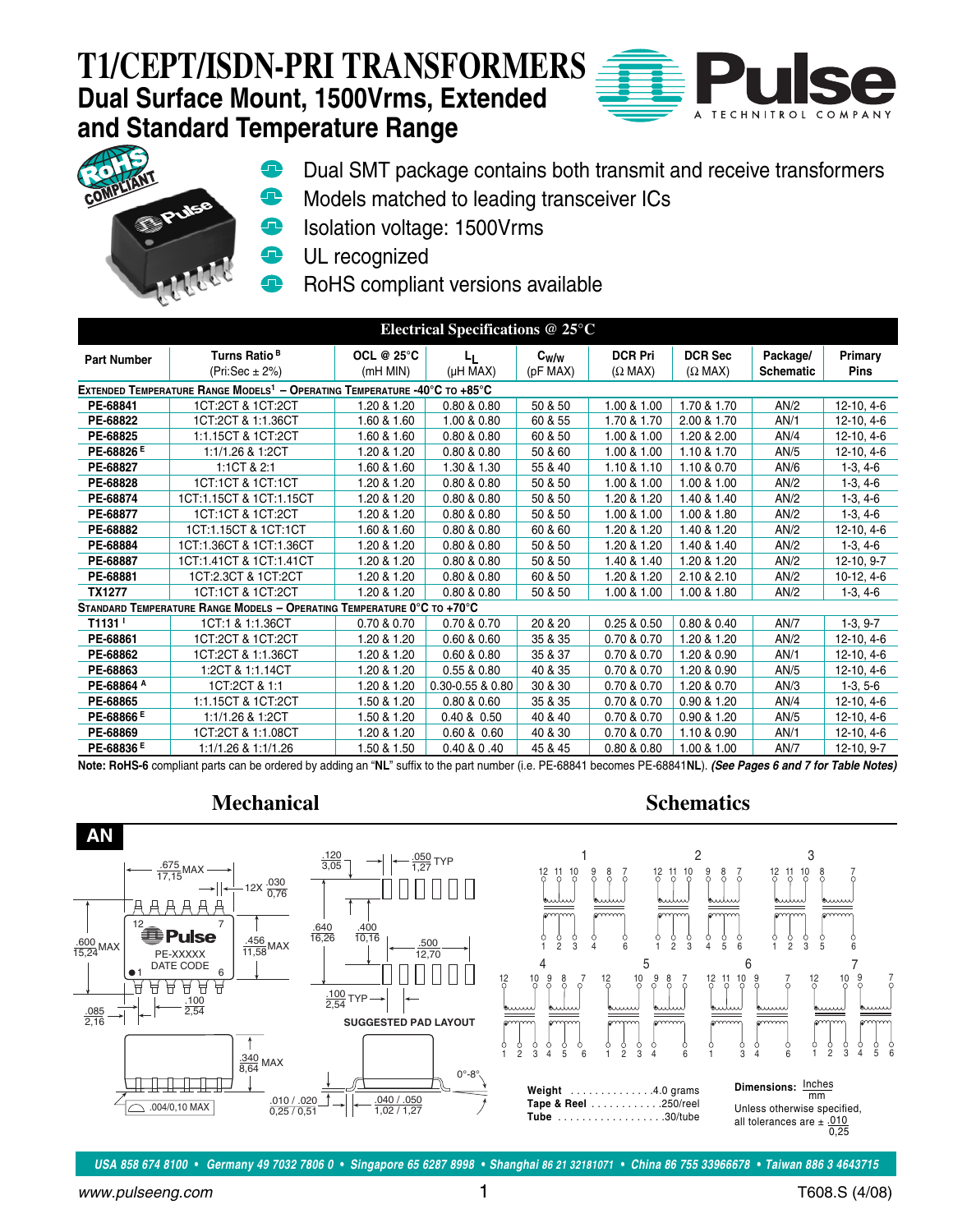#### **T1/CEPT/ISDN-PRI TRANSFORMERS Dual Surface Mount, 1500Vrms, Small Package**

e





- Dual SMT package contains both transmit and receive transformers
- Models matched to leading transceiver ICs Ω
- **UL recognized (some parts pending approval)** 
	- RoHS compliant versions available upon request

|                                 | Electrical Specifications $@$ 25 $°C$ |                                                  |                      |                       |                                            |                                  |                              |                        |
|---------------------------------|---------------------------------------|--------------------------------------------------|----------------------|-----------------------|--------------------------------------------|----------------------------------|------------------------------|------------------------|
| Part#<br>(STD temp.)            | Part#<br>(EXT temp.)                  | Turns Ratio <sup>B</sup><br>(Pri:Sec $\pm 5\%$ ) | OCL<br>$(mH$ MIN $)$ | $c_{w/w}$<br>(pF MAX) | L <sub>L</sub><br>$(\mu H \overline{M}AX)$ | <b>DCR Pri</b><br>$(\Omega$ MAX) | Package/<br><b>Schematic</b> | Primary<br><b>Pins</b> |
| PE-65861                        | T1090                                 | 1CT:2CT & 1CT:2CT                                | 1.20 & 1.20          | 30 & 30               | .60 & .60                                  | 0.70 & 0.70                      | BH/1                         | 16-14, 6-8             |
| PE-65862                        | T1091                                 | 1CT:2CT & 1:1.36CT                               | 1.20 & 1.20          | 30 & 30               | .60 & 0.60                                 | 0.70 & 0.70                      | BH/2                         | 16-14, 6-8             |
| PE-65865                        | T1076                                 | 1:1.15CT & 1CT:2CT                               | 1.20 & 1.20          | 30 & 30               | .60 & .60                                  | 0.70 & 0.70                      | BH/3                         | 16-14, 6-8             |
| PE-65866 E                      | T1092 <sup>E</sup>                    | 1:1/1.26 & 1CT:2CT                               | 1.20 & 1.20          | 30 & 30               | .60 & .60                                  | 0.70 & 0.70                      | BH/3                         | 16-14, 6-8             |
| PE-65870                        | T1093                                 | 1CT:1.15CT & 1CT:1.15CT                          | 1.20 & 1.20          | 30 & 30               | .60 & .60                                  | 0.70 & 0.70                      | BH/1                         | $1-3, 6-8$             |
| T1022                           | T1077                                 | 1CT:1CT & 1CT:1.5CT                              | 1.20 & 1.20          | 30 & 30               | .80 & .80                                  | 0.70 & 0.70                      | BH/1                         | 16-14, 6-8             |
| PE-68678                        | T1094                                 | 1CT:1CT & 1CT:2CT                                | 1.20 & 1.20          | 30 & 30               | .60 & .60                                  | 0.70 & 0.70                      | BH/1                         | 16-14, 6-8             |
| PE-68786                        | T1095                                 | 1CT:1.41CT & 1CT:1.41CT                          | 1.00 & 1.00          | 30 & 30               | .60 & .60                                  | 0.70 & 0.70                      | BH/1                         | 16-14, 11-9            |
| T1023                           | T1096                                 | 1CT:1.41CT & 1CT:1.41CT                          | 1.00 & 1.00          | 30 & 30               | .60 & .60                                  | 0.70 & 0.70                      | BH/1                         | $1-3, 11-9$            |
|                                 | T1144                                 | 1CT:1CT & 1CT:2.4CT                              | 1.00 & 1.00          | 30 & 30               | .80 & .80                                  | 0.85 & 0.85                      | BH/1                         | $9-11, 1-3$            |
| $\qquad \qquad \longleftarrow$  | T1097                                 | 1CT:1CT & 1CT:1.67CT                             | 1.00 & 1.00          | 25 & 25               | .80 & .80                                  | 0.80 & 0.80                      | BH/1                         | 6-8, 14-16             |
| T1136                           | $\qquad \qquad -$                     | 1CT:1CT & 1CT:1.36CT                             | 1.20 & 1.20          | 30 & 30               | .60 & .60                                  | 0.70 & 0.70                      | BH/1                         | $6-8, 1-3$             |
| T1121                           | —                                     | 1CT:1.5CT & 1CT:1.5CT                            | 1.50 & 1.50          | 40 & 40               | .80 & .80                                  | 0.70 & 0.70                      | BH/1                         | $1-3, 6-8$             |
| T1122                           | —                                     | 1CT:2CT & 1CT:2.3CT                              | 1.20 & 1.20          | 30 & 30               | .80 & .80                                  | 0.90 & 0.90                      | BH/1                         | 6-8, 14-16             |
| T1021 <sup>1</sup>              | —                                     | 2CT:1/1.26 & 2CT:1/1.26                          | 1.50 & 1.50          | 40 & 40               | .50 & .50                                  | 0.70 & 0.70                      | BH/1                         | $1-3, 11-9$            |
| T1075 <sup>1</sup>              | —                                     | 2CS:1.57/2 & 2CS:1.57/2                          | 1.50 & 1.50          | 40 & 40               | .50 & .50                                  | 0.70 & 0.70                      | BH/4                         | $1-2, 5-6$             |
| T1190                           | —                                     | 1CT:1CT & 1CT:1.36CT                             | 1.20 & 1.20          | 30 & 30               | .60 & 60                                   | 0.70 & 0.70                      | BH/1                         | 16-14, 6-8             |
| T1137                           | <b>TX1287</b>                         | 1CT:2.42CT & 1CT:2.42CT                          | 1.20 & 1.20          | 25 & 25               | .60 & .60                                  | 0.70 & 0.70                      | BH/1                         | $1-3, 6-8$             |
| $\hspace{0.1mm}-\hspace{0.1mm}$ | T1146                                 | 1:2/2.4 & 1:0.79/1                               | 1.00 & 1.00          | 35 & 35               | 1.00 & 1.00                                | 0.80 & 0.80                      | BH/5                         | $1-3, 6-8$             |
| T1286                           |                                       | 1CT:2.4CT & 1CT:2.4CT                            | 1.20 & 1.20          | 15 & 15               | .30 & .30                                  | 0.30 & 0.30                      | BH/1                         | $1-3, 6-8$             |
|                                 | <b>TX1317</b>                         | 1:2CT & 1:2CS                                    | 1.20 & 1.20          | 35 & 35               | .50 & 1.00                                 | 1.00 & 1.00                      | BH/6                         | $1-3, 11-9$            |
| $\overline{\phantom{m}}$        | <b>TX1189</b>                         | 1:1.36CT & 1:2CT                                 | 1.20 & 1.20          | 30 & 30               | .60 & .60                                  | 1.00 & 1.00                      | BH/7                         | 16-14, 6-8             |
| $\hspace{0.1mm}-\hspace{0.1mm}$ | <b>TX1188</b>                         | 1CT:2CT & 1CT:2CT                                | 1.20 & 1.20          | 30 & 30               | .60 & .60                                  | 0.70 & 0.70                      | BH/1                         | $1-3, 6-8$             |
| $\qquad \qquad -$               | <b>TX1187</b>                         | 1CT:2CT & 1:1                                    | 1.20 & 1.20          | 30 & 30               | .60 & .60                                  | 0.70 & 0.70                      | BH/8                         | $1-3, 6-8$             |
| $\overline{\phantom{m}}$        | <b>TX1088</b>                         | 1CT:2CT & 1CT:2.42CT                             | 1.20 & 1.20          | 35 & 35               | .80 & .80                                  | 1.00 & 1.00                      | BH/1                         | $1-3, 6-8$             |
|                                 | <b>TX1089</b>                         | 1CT:1CT & 1CT:1CT                                | 1.20 & 1.20          | 30 & 30               | .80 & .80                                  | 0.70 & 0.70                      | BH/1                         | $1-3, 6-8$             |
|                                 | <b>TX1098</b>                         | 1CT:1:26CT & 1CT:1:26CT                          | 1.20 & 1.20          | 30 & 30               | .60 & .60                                  | 0.70 & 0.70                      | BH/1                         | $1-3, 6-8$             |
| $\qquad \qquad -$               | <b>TX1099</b>                         | 1CT:1:0.8 & 1CT:1:0.8                            | 1.20 & 1.20          | 30 & 30               | .80 & .80                                  | 1.00 & 1.00                      | BH/4                         | 16-14, 11-9            |
| $\qquad \qquad -$               | <b>TX1186</b>                         | 1CT:1.58:2 & 1:1.65:2                            | 1.20 & 1.20          | 30 & 30               | .80 & .80                                  | 1.00 & 1.00                      | BH/9                         | $2-4, 6-7$             |
|                                 | TX1467                                | 1CT:1:1 & 1CT:1:1                                | 1.20 & 1.20          | 30 & 30               | .80 & .80                                  | 1.00 & 1.00                      | BH/4                         | 16-14.11-9             |

**(See Pages 6 and 7 for Table Notes)** <u>2641, 16-14, 16-14, 16-14, 16-14, 11-9</u> 1.20 & 1.20 and 1.20 & 1.20 and 1.20 & 1.20 and 2.80 and 2.80 and 2.80 and 2.<br>NOTE: Standard (STD) operating temperature range is 0°C to 70°C. Extended (EXT) operating temperature "**NL**" suffix to the part number (i.e. PE-65861 becomes PE-65861**NL**).





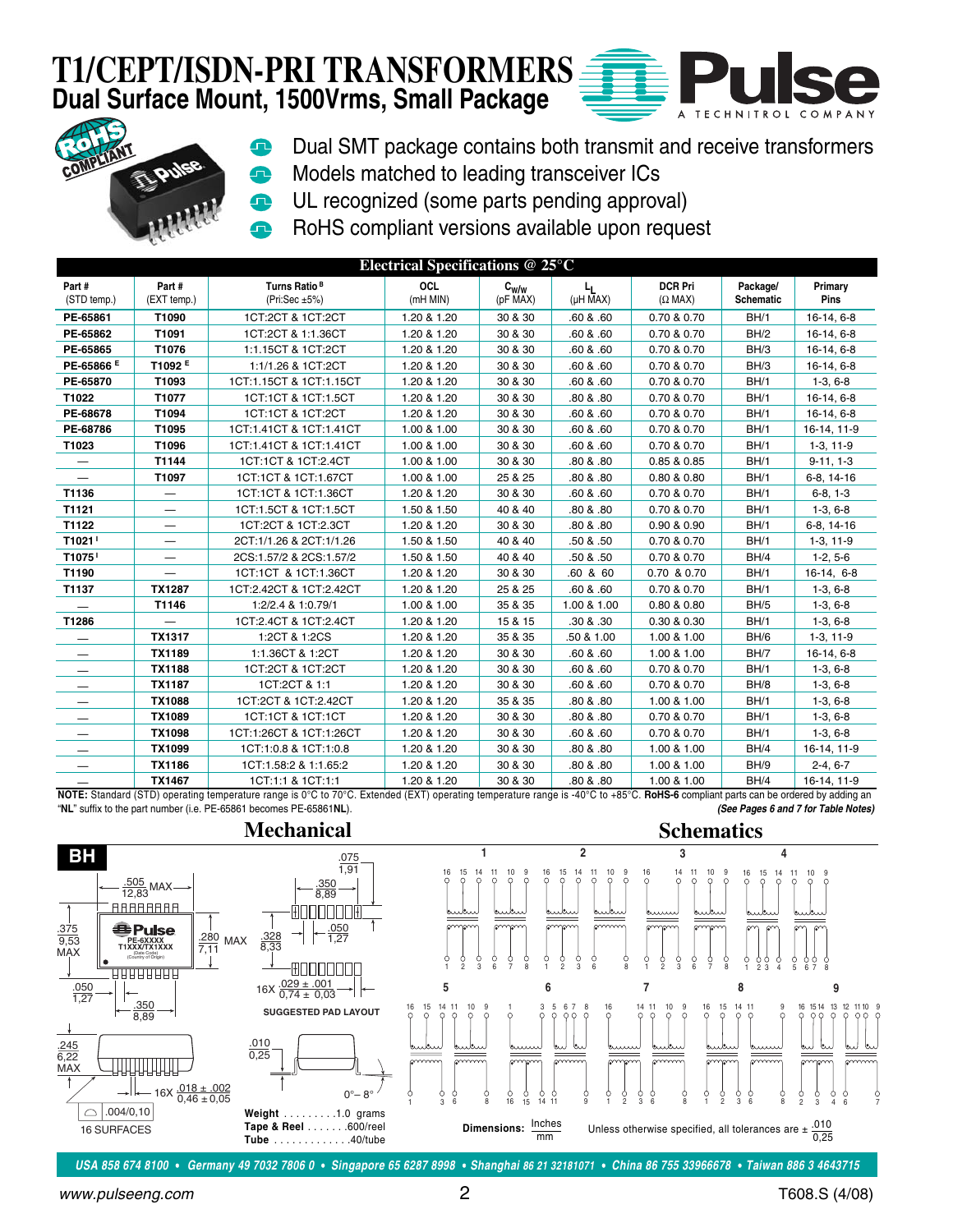# **T1/CEPT/ISDN-PRI TRANSFORMERS Single Reinforced Insulation, 3KVrms**





- Certified for reinforced insulation per UL
- For T1/CEPT line interfaces
- Matched to leading transceiver ICs ⊕
- Designed to meet ITU-T G.703 Q
- RoHS compliant versions available upon request

| Electrical Specifications @ 25°C — Operating Temperature $0^{\circ}$ C to 70°C (Unless Otherwise Noted) |                                         |                              |                                   |                               |                                     |                                            |                                               |                              |                        |
|---------------------------------------------------------------------------------------------------------|-----------------------------------------|------------------------------|-----------------------------------|-------------------------------|-------------------------------------|--------------------------------------------|-----------------------------------------------|------------------------------|------------------------|
| <b>Part Number</b>                                                                                      | Turns Ratio <sup>B</sup><br>$(\pm 5\%)$ | OCL <sup>B</sup><br>(mH MIN) | $c_{w/w}$<br>$(pF\overline{MAX})$ | ட<br>$(\mu H \overline{M}AX)$ | <b>DCR</b><br>Pri<br>$(\Omega$ MAX) | <b>DCR</b><br><b>Sec</b><br>$(\Omega$ MAX) | Safety<br>Agency<br>Recognition <sup>10</sup> | Package/<br><b>Schematic</b> | Primary<br><b>Pins</b> |
| PE-65830                                                                                                | 1.27CS:1                                | .800                         | 15                                | 0.70                          | 0.50                                | 0.35                                       | C, T, U, B                                    | IS/3                         | $1-5$                  |
| PE-65831                                                                                                | 1CS:1                                   | .800                         | 15                                | 0.70                          | 0.50                                | 0.45                                       | C, T, U, B                                    | IS/3                         | $1-5$                  |
| PE-65832                                                                                                | 1:1.36CT                                | 1.20                         | 35                                | 0.60                          | 0.70                                | 0.90                                       | C, T, U, B                                    | IS/4                         | $10-6$                 |
| PE-65833 A                                                                                              | 1CT:2CT                                 | 1.20                         | 20                                | $0.30 - 0.55$                 | 0.50                                | 0.90                                       | C, T, U, B                                    | IS/1                         | $1-5$                  |
| PE-65834                                                                                                | 1:1                                     | 1.20                         | 20                                | 0.50                          | 0.50                                | 0.50                                       | C, T, U, B                                    | IS/2                         | $1-5$                  |
| PE-65835                                                                                                | 1CT:2CT                                 | 1.20                         | 15                                | 0.80                          | 0.70                                | 1.10                                       | C.T.U.B                                       | IS/1                         | $1 - 5$                |
| PE-65836                                                                                                | 1CT:3CT:1                               | .600                         | 30                                | 0.80                          | 0.70                                | 1.70                                       | C, T, U, B                                    | IS/5                         | $1-3$                  |
| PE-65837 E                                                                                              | 1:1.08/1.36                             | 1.50                         | 20                                | 0.60                          | 0.70                                | 0.90                                       | C, T, U, B                                    | IS/4                         | $10-6$                 |
| PE-65838                                                                                                | 1:1.14CT                                | 1.50                         | 30                                | 1.00                          | 0.70                                | 0.90                                       | C.T.U.B                                       | IS/4                         | $10-6$                 |
| PE-65839 E                                                                                              | 1:1/1.26                                | 1.50                         | 35                                | 0.60                          | 0.70                                | 1.10                                       | C, T, U, B                                    | IS/4                         | $10-6$                 |
| PE-68646 E                                                                                              | 1:1.58/2                                | 1.50                         | 20                                | 0.70                          | 0.70                                | 1.20                                       | C, T, U, B                                    | IS/4                         | $10-6$                 |
| PE-68788                                                                                                | 1CT:1.41CT                              | 1.20                         | 20                                | 0.80                          | 0.60                                | 0.80                                       | T.U.B                                         | IS/1                         | $10-6$                 |

**NOTE: RoHS-6** compliant parts can be ordered by adding an "**NL**" suffix to the part number (i.e. PE-65830 becomes PE-65830**NL**). **(See Pages 6 and 7 for Table Notes)**

#### **Mechanical Schematics**



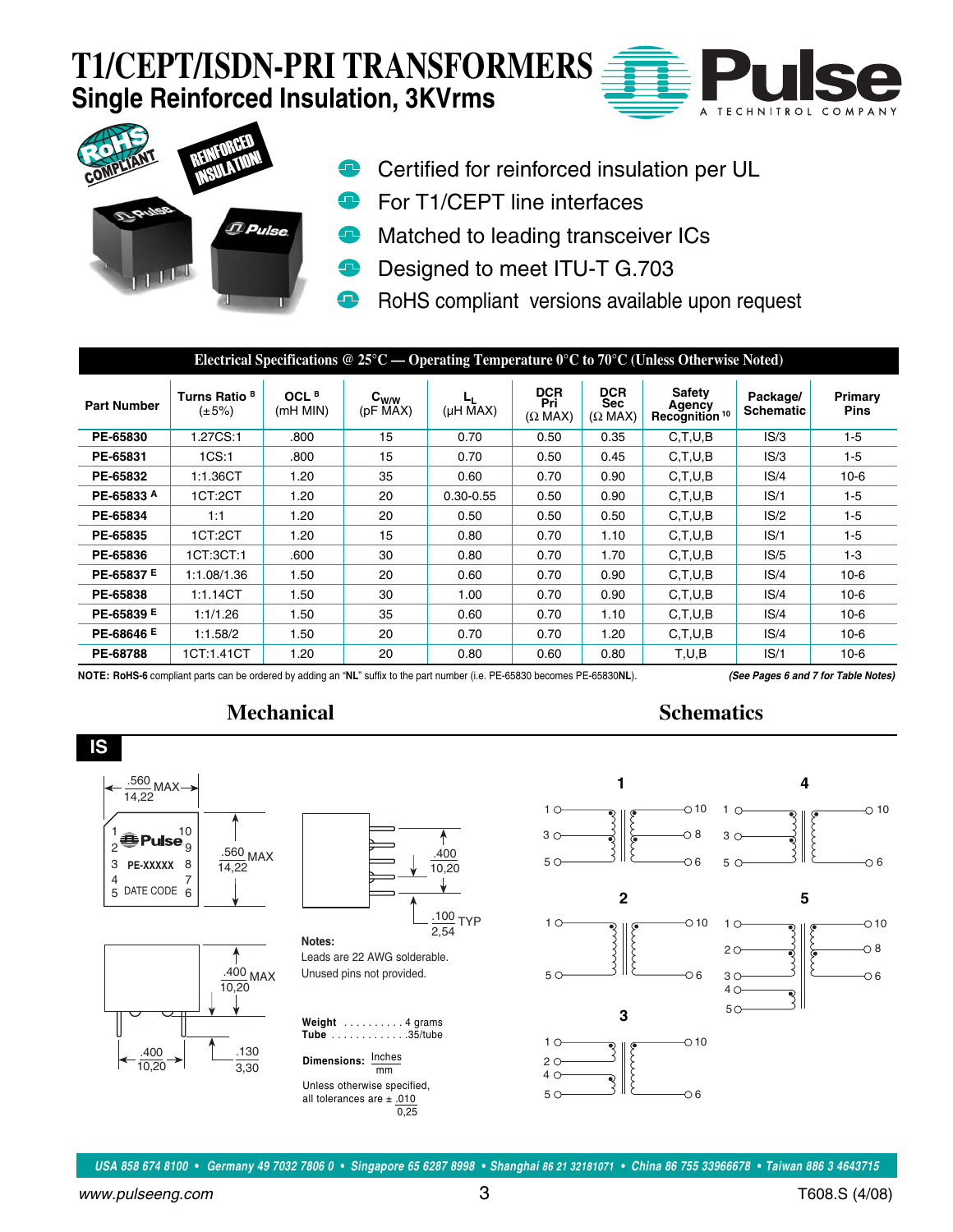# **T1/CEPT/ISDN-PRI TRANSFORMERS Single Through Hole, 1500Vrms**





- **Extended and standard temperature range**
- **Dual and single through hole models available**
- **Models matched to leading transceiver ICs**
- **UL** recognized
- **In Isolation Voltage: 1500Vrms MIN**
- RoHS compliant versions available upon request ⊕

| Electrical Specifications @ 25°C |                                                                                         |                               |                       |                                         |                                  |                                  |                              |                        |
|----------------------------------|-----------------------------------------------------------------------------------------|-------------------------------|-----------------------|-----------------------------------------|----------------------------------|----------------------------------|------------------------------|------------------------|
| <b>Part Number</b>               | Turns Ratio <sup>B</sup><br>(Pri:Sec $\pm 5\%$ )                                        | <b>OCL @ 25°C</b><br>(mH MIN) | $c_{w/w}$<br>(pF MAX) | L <sub>L</sub><br>$(\mu H \text{ MAX})$ | <b>DCR Pri</b><br>$(\Omega$ MAX) | <b>DCR Sec</b><br>$(\Omega$ MAX) | Package/<br><b>Schematic</b> | Primary<br><b>Pins</b> |
|                                  | STANDARD TEMPERATURE RANGE SINGLE TRANSFORMERS - OPERATING TEMPERATURE 0°C TO +70°C     |                               |                       |                                         |                                  |                                  |                              |                        |
| PE-64931                         | 1:1:1(1:2CS)                                                                            | 1.20                          | 25                    | 0.50                                    | 0.70                             | 0.70 & 0.70                      | HC/2                         | $1 - 2$                |
| PE-64933                         | 1CT:3CT                                                                                 | 1.20                          | 30                    | 0.50                                    | 0.70                             | 1.60                             | HC/4                         | $1 - 5$                |
| PE-64934                         | 1:1                                                                                     | 1.20                          | 25                    | 0.50                                    | 0.70                             | 0.70                             | HC/1                         | $1 - 2$                |
| PE-64936                         | 1CT:1                                                                                   | 1.20                          | 25                    | 0.80                                    | 0.70                             | 0.70                             | HC/3                         | $1 - 5$                |
| PE-64937                         | 1:1.36                                                                                  | 1.20                          | 35                    | 0.80                                    | 0.70                             | 0.80                             | HC/1                         | $5-6$                  |
| PE-64940                         | 1.26CS:1 (1:1:1.58)                                                                     | 0.30                          | 30                    | 0.60                                    | 0.80                             | 0.60                             | HC/2                         | $1 - 4$                |
| PE-64941 <sup>D</sup>            | 1CS:1                                                                                   | 0.80                          | 30                    | 0.60                                    | 0.80                             | 0.60                             | HC/2                         | $1 - 4$                |
| PE-64942                         | 1CS:1.31                                                                                | 0.80                          | 30                    | 0.40                                    | 0.80                             | 0.60                             | HC/2                         | $1 - 4$                |
| PE-64943 A                       | 1CT:2CT                                                                                 | 1.20                          | 30                    | $0.30 - 0.55$                           | 0.70                             | 1.20                             | HC/4                         | $1 - 5$                |
| PE-65351                         | 1:2CT                                                                                   | 1.20                          | 40                    | 0.50                                    | 0.70                             | 1.30                             | HC/3                         | $2 - 6$                |
| PE-65363                         | 1:4CT                                                                                   | 0.50                          | 40                    | 1.00                                    | 0.50                             | 1.50                             | HC/5                         | $1 - 5$                |
| PE-65379                         | 1:1.14CT                                                                                | 1.20                          | 35                    | 0.80                                    | 0.70                             | 0.80                             | HC/5                         | $1 - 5$                |
| PE-65388                         | 1:1.15CT                                                                                | 1.50                          | 35                    | 0.60                                    | 0.70                             | 0.90                             | HC/3                         | $2 - 6$                |
| PE-65389 <sup>E</sup>            | 1:1/1.26                                                                                | 1.50                          | 40                    | 0.40                                    | 0.70                             | 0.90                             | HC/3                         | $2 - 6$                |
| PE-65415                         | 1CT:2CT                                                                                 | 1.20                          | 30                    | 0.50                                    | 0.70                             | 1.20                             | HC/4                         | $1 - 5$                |
| PE-65558                         | 1:2.3CT                                                                                 | 1.20                          | 35                    | 0.80                                    | 0.70                             | 1.40                             | HC/5                         | $1 - 5$                |
| PE-65586                         | 1:1.36CT                                                                                | 1.20                          | 35                    | 0.80                                    | 0.70                             | 0.90                             | HC/5                         | $1 - 5$                |
| PE-65755                         | 1CT:1CT                                                                                 | 1.20                          | 25                    | 0.80                                    | 0.80                             | 0.80                             | HC/4                         | $1 - 5$                |
| PE-68644                         | 1CT:1                                                                                   | 0.70                          | 20                    | 0.70                                    | 0.20                             | 0.80                             | HC/3                         | $1 - 5$                |
| PE-68645                         | 1:1.36CT                                                                                | 0.70                          | 20                    | 0.70                                    | 0.50                             | 0.40                             | HC/5                         | $1 - 5$                |
| T1054                            | 1:1.5CT                                                                                 | 1.20                          | 30                    | 0.60                                    | 0.70                             | 1.00                             | HC/3                         | $2 - 6$                |
| T1249                            | 1:1.26CT                                                                                | 1.20                          | 60                    | 0.80                                    | 0.90                             | 1.00                             | HC/4                         | $2 - 6$                |
|                                  | EXTENDED TEMPERATURE RANGE SINGLE TRANSFORMERS 1 - OPERATING TEMPERATURE -40°C TO +85°C |                               |                       |                                         |                                  |                                  |                              |                        |
| PE-65340                         | 1:1.36                                                                                  | 1.20                          | 35                    | 0.80                                    | 0.90                             | 1.20                             | HC/1                         | $5-6$                  |
| PE-65770                         | 1:1.15CT                                                                                | 1.50                          | 40                    | 0.80                                    | 0.90                             | 1.00                             | HC/3                         | $2 - 6$                |
| PE-65771                         | 1CT:2CT                                                                                 | 1.20                          | 50                    | 0.60                                    | 1.00                             | 2.00                             | HC/4                         | $2 - 6$                |
| PE-65778                         | 1CT:1CT                                                                                 | 1.20                          | 40                    | 1.00                                    | 1.00                             | 1.00                             | HC/4                         | $1 - 5$                |
| PE-68600                         | 1CT:3CT                                                                                 | 1.20                          | 60                    | 0.80                                    | 0.90                             | 2.70                             | HC/4                         | $1 - 5$                |
| PE-68664 <sup>E</sup>            | 1:1/1.26                                                                                | 1.50                          | 50                    | 0.80                                    | 0.90                             | 1.10                             | HC/3                         | $2 - 6$                |
| <b>TX1252</b>                    | 1CT:1                                                                                   | 1.20                          | 40                    | 1.00                                    | 1.00                             | 1.00                             | HC/3                         | $1 - 5$                |

**NOTE: RoHS-6** compliant parts can be ordered by adding an "**NL**" suffix to the part number (i.e. PE-64931 becomes PE-64931**NL**). **(See Pages 6 and 7 for Table Notes)**



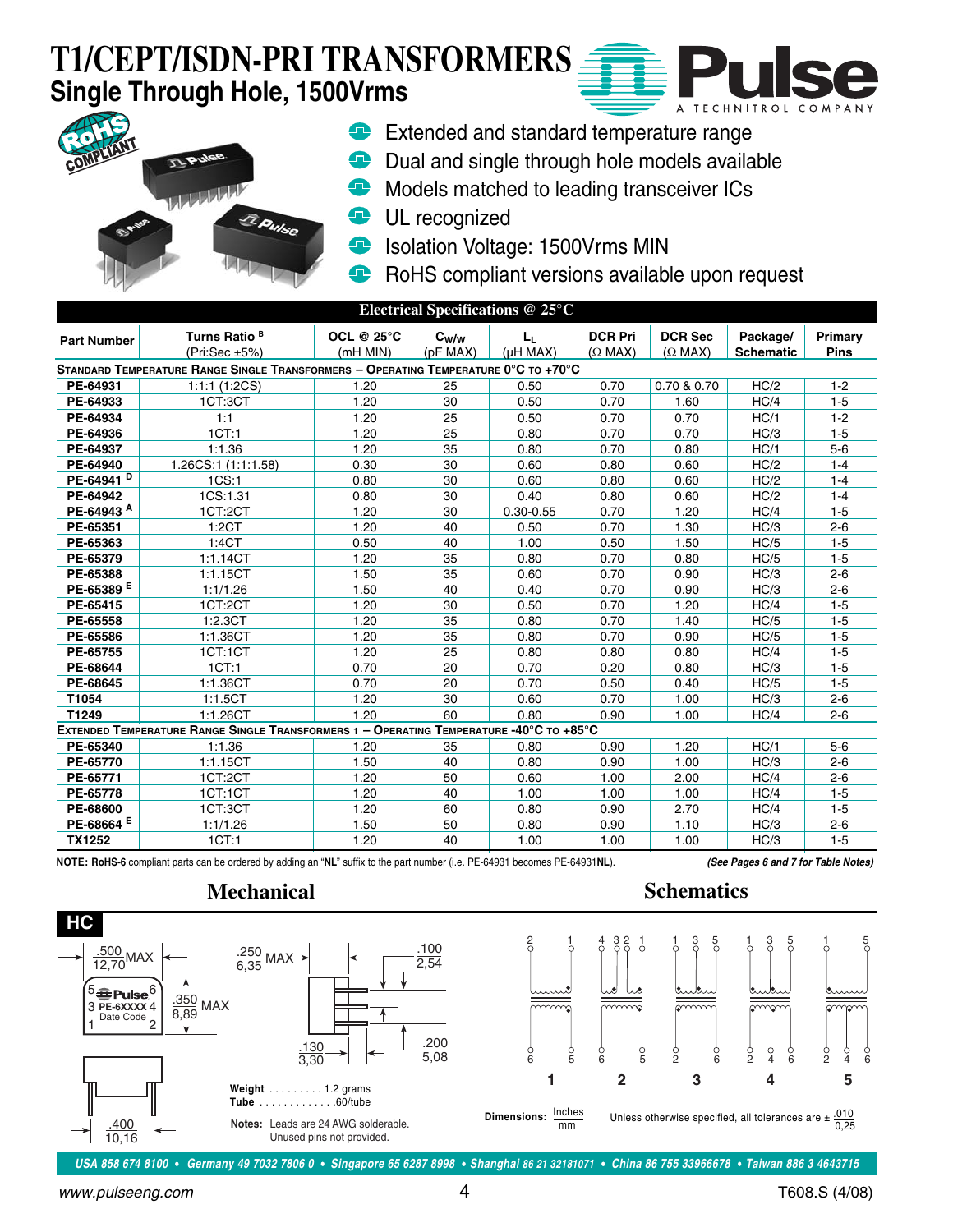**T1/CEPT/ISDN-PRI TRANSFORMER Dual Through Hole, 1500Vrms**

|  | A TECHNITROL COMPANY |
|--|----------------------|

| Electrical Specifications $@25°C$ |                                                                                   |                                  |                     |                            |                                  |                                  |                              |                 |
|-----------------------------------|-----------------------------------------------------------------------------------|----------------------------------|---------------------|----------------------------|----------------------------------|----------------------------------|------------------------------|-----------------|
| <b>Part Number</b>                | Turns Ratio <sup>B</sup><br>(Pri:Sec $\pm 5\%$ )                                  | OCL @ $25^{\circ}$ C<br>(mH MIN) | $C_W/w$<br>(pF MAX) | Lц.<br>$(\mu H MAX)$       | <b>DCR Pri</b><br>$(\Omega$ MAX) | <b>DCR Sec</b><br>$(\Omega$ MAX) | Package/<br><b>Schematic</b> | Primary<br>Pins |
|                                   | STANDARD TEMPERATURE RANGE DUAL TRANSFORMERS - OPERATING TEMPERATURE 0°C TO +70°C |                                  |                     |                            |                                  |                                  |                              |                 |
| PE-64951                          | 1:2CT & 1:2CT                                                                     | 1.20 & 1.20                      | 35 & 35             | 0.50 & 0.50                | 0.70 & 0.70                      | 1.20 & 1.20                      | HD/1                         | 14-12, 5-7      |
| PE-64952                          | 1:2CT & 1:1.36                                                                    | .20 & 1.20                       | 35 & 35             | 0.50 & 0.80                | 0.80 & 0.80                      | 1.20 & 1.00                      | HD/2                         | 14-12, 5-7      |
| PE-64953                          | 1:2CT & 1:2CT                                                                     | 2.00 & 2.00                      | 50 & 50             | 0.60 & 0.60                | 1.00 & 1.00                      | 2.00 & 2.00                      | HD/3                         | 14-12, 10-8     |
| PE-64954 A                        | 1CT:2CT & 1:1                                                                     | 1.20 & 1.20                      | 30 & 30             | $0.30 - 0.55$ & $0.50$     | 0.70 & 0.70                      | 1.20 & 0.70                      | HD/4                         | $1-3, 5-7$      |
| PE-64955                          | 1:1.26CT & 1.58:1                                                                 | 0.80 & 0.80                      | 30 & 30             | 0.50 & 0.50                | 0.60 & 0.60                      | 0.70 & 0.30                      | HD/5                         | $1-3, 5-7$      |
| PE-64956                          | 1:1CT & 2:1                                                                       | 0.80 & 0.80                      | 30 & 30             | 0.60 & 0.60                | 0.50 & 0.50                      | 0.50 & 0.20                      | HD/5                         | $1-3, 5-7$      |
| PE-64957                          | 1CT:1.31 & 2.62:1                                                                 | 1.20 & 1.20                      | 30 & 30             | 0.80 & 0.80                | 0.60 & 0.60                      | 0.50 & 0.30                      | HD/5                         | $1-3, 5-7$      |
| PE-65565                          | 1:1.15CT & 1:2CT                                                                  | .50 & 1.20                       | 35 & 40             | 0.60 & 0.50                | 0.70 & 0.70                      | 1.10 & 1.30                      | TD/1                         | $14-12, 5-7$    |
| PE-65566 <sup>E</sup>             | 1:1/1.26 & 1:2CT                                                                  | 1.50 & 1.20                      | 40 & 40             | 0.50 & 0.40                | 0.70 & 0.70                      | 0.90 & 1.30                      | TD/1                         | 14-12, 5-7      |
|                                   | <b>EXTENDED TEMPERATURE RANGE DUAL TRANSFORMERS 1</b>                             | $-$ OPERATING                    |                     | TEMPERATURE -40°C TO +85°C |                                  |                                  |                              |                 |
| PE-65567                          | 1:1.15CT & 1:2CT                                                                  | 1.50 & 1.20                      | 40 & 60             | 0.80 & 0.80                | 0.90 & 0.90                      | 1.00 & 1.70                      | TD/1                         | 14-12, 5-7      |
| PE-65568 <sup>E</sup>             | 1:1/1.26 & 1:2CT                                                                  | 1.50 & 1.20                      | 50 & 60             | 0.80 & 0.80                | 0.90 & 0.90                      | 1.00 & 1.70                      | TD/1                         | 14-12, 5-7      |
| PE-65774                          | 1CT:2CT & 1:1.36CT                                                                | 1.20 & 1.20                      | 50 & 50             | 0.96 & 0.80                | 1.00 & 1.00                      | 1.70 & 1.20                      | <b>TD/7</b>                  | 14-12, 5-7      |
| PE-68618 G                        | 1CT:1CT & 3CT:1CT:.25                                                             | 1.20 & 32.0                      | 40 & 65             | 0.80 & 0.80                | 1.00 & 3.00                      | 1.00 & 1.20                      | BD/6                         | $1-3, 11-9$     |
| PE-64950 <sup>G</sup>             | 1CT:1CT & 1CT:3CT:1                                                               | 1.20 & 0.60                      | 50 & 50             | 0.80 & 0.80                | 1.00 & 0.80                      | 1.00 & 2.00                      | BD/6                         | $1-3.4-6$       |

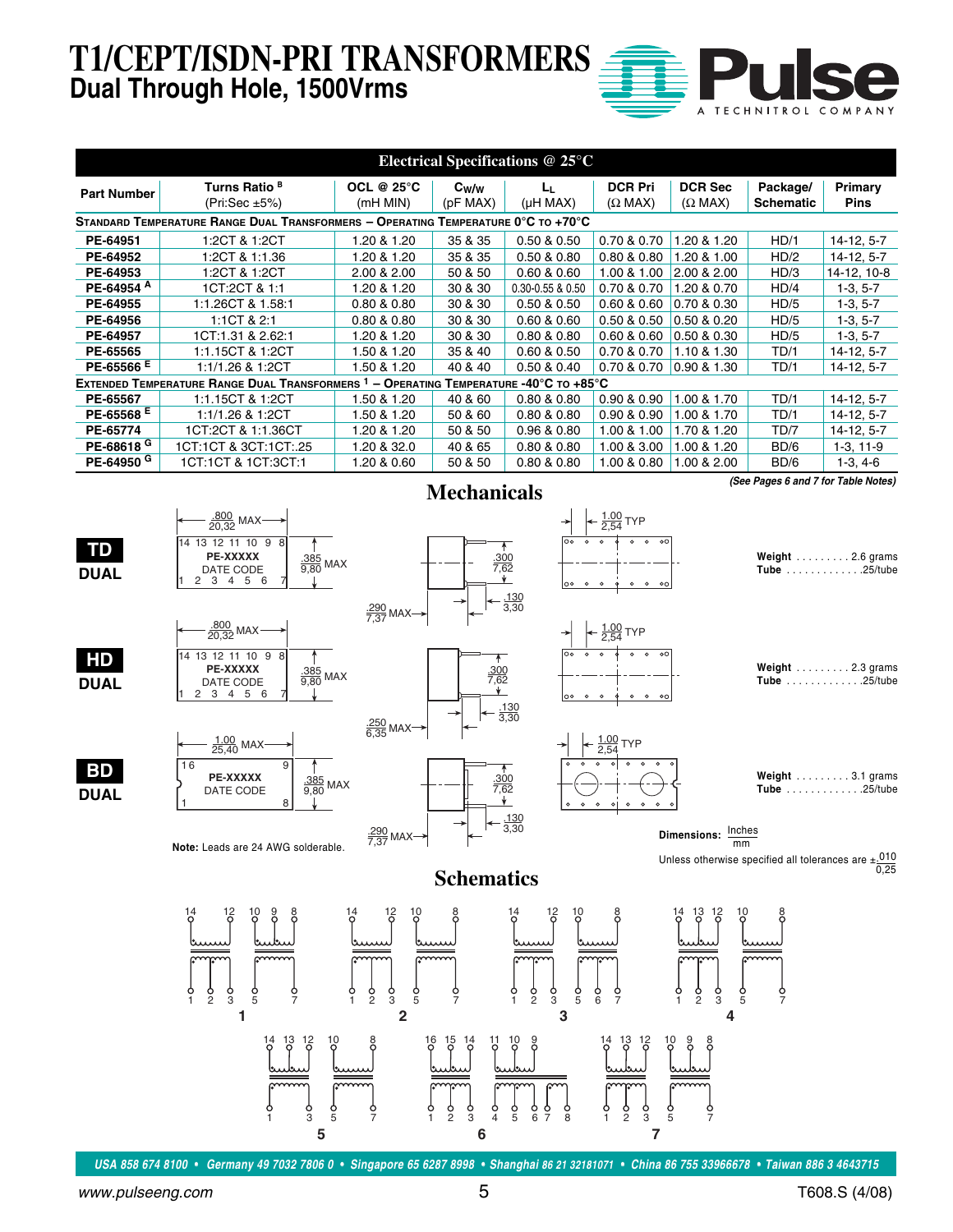### **T1/CEPT/ISDN-PRI TRANSFORMERS Transformer Selection Guide**

|  | A TECHNITROL COMPANY |
|--|----------------------|

| <b>IC Manufacturer</b>                                                                                                                                                                                     |                                          | Dual SMT (BH pkg.)   |                        | Dual SMT (AN pkg.)   |                      |                      | <b>Single Through Hole</b> |                      |                      | Dual Through Hole    |                      | Reinforced 3 kVrms         |                      |
|------------------------------------------------------------------------------------------------------------------------------------------------------------------------------------------------------------|------------------------------------------|----------------------|------------------------|----------------------|----------------------|----------------------|----------------------------|----------------------|----------------------|----------------------|----------------------|----------------------------|----------------------|
| <b>IC Part Number</b>                                                                                                                                                                                      | Comments                                 | <b>Std Temp</b>      | <b>Ext Temp</b>        | Std Temp   Ext Temp  |                      | <b>Standard Temp</b> |                            | <b>Extended Temp</b> |                      |                      | Std Temp   Ext Temp  | <b>Single Through Hole</b> |                      |
|                                                                                                                                                                                                            |                                          | TX & RX              | TX & RX                | TX & RX              | TX & RX              | TX                   | RX                         | TX                   | RX                   | TX & RX              | TX & RX              | TX                         | RX                   |
| <b>MINDSPEED (CONEXANT)</b><br>BT8510                                                                                                                                                                      | T1/E1                                    | PE-65866             | T1092                  | PE-68866             | PE-68826             | PE-65389             | PE-65351                   | PE-68664             | PE-65771             | PE-65566             | PE-65568             | PE-65839                   | PE-65835             |
| BT8510                                                                                                                                                                                                     | T1/E1                                    | T1021                | T1092                  | T1021                | PE-68826             | PE-65389             | PE-65351                   | PE-68664             | PE-65771             | PE-65566             | PE-65568             | PE-65839                   | PE-65835             |
| BT8370/5/6                                                                                                                                                                                                 | <b>BETTER RL</b>                         | T1190                | T1091                  | PE-68862             | PE-68822             | PE-64937             | PE-64936                   | PE-65340             | PE-65771             | PE-64952             | PE-65774             | PE-65832                   | PE-65834             |
| BT8370/5/6<br><b>CIRRUS LOGIC (CRYSTAL)</b>                                                                                                                                                                | Low Power                                | PE-65865             | T1076                  | PE-68868             | PE-68825             | PE-65388             | PE-64936                   | PE-65770             | PE-65771             | PE-65565             | PE-65567             | PE-65838                   | PE-65834             |
| 61318                                                                                                                                                                                                      | 120 E1                                   | PE-68678             | T1094                  | PE-68877             | PE-68877             | PE-65351             | PE-64936                   | PE-65771             | PE-65778             | PE-64951             | PE-65568             | PE-65835                   | PE-65835             |
| 61318                                                                                                                                                                                                      | 75 E1                                    |                      |                        |                      |                      | T1229                | PE-64936                   | T1229                | PE-65778             |                      |                      | PE-68646                   | PE-65835             |
| 61577                                                                                                                                                                                                      | T1 & E1                                  | PE-65861             | T1090                  | PE-68861             | PE-68841             | PE-65351             | PE-65351                   | PE-65771             | PE-65771             | PE-64951             |                      | PE-65835                   | PE-65835             |
| 61304A/5A/535A/574A,/75<br>61304A/5A/535A/574A,/75                                                                                                                                                         | T1<br>75 E1                              | PE-65865<br>PE-65866 | T1076<br>T1092         | PE-68865<br>PE-65866 | PE-68825<br>PE-68826 | PE-65388<br>PE-65389 | PE-65351<br>PE-65351       | PE-65770<br>PE-68664 | PE-65771<br>PE-65771 | PE-65565<br>PE-65566 | PE-65567<br>PE-65568 | PE-65838<br>PE-65839       | PE-65835<br>PE-65835 |
| 61304A/5A/535A/574A./75                                                                                                                                                                                    | 120 E1                                   | PE-65866             | T1092                  | PE-65866             | PE-68826             | PE-65389             | PE-65351                   | PE-68664             | PE-65771             | PE-65566             | PE-65568             | PE-65839                   | PE-65835             |
| 61582, 61583                                                                                                                                                                                               |                                          | PE-65870             | T1093                  | PE-68874             | PE-68874             | PE-65388             | PE-65388                   | PE-65770             | PE-65770             |                      |                      | PE-65838                   | PE-65838             |
| 61310, 61581<br>61310, 61581                                                                                                                                                                               | HOST                                     | PE-68678<br>T1022    | T1094<br>T1077         | PE-68877<br>T1022    | PE-68877             | PE-65351<br>PE-65351 | PE-64936<br>PE-65351       | PE-65771<br>PE-65771 | PE-68778<br>PE-65771 | PE-64951<br>PE-64951 | PE-65568             | PE-65835<br>PE-65835       | PE-65835<br>PE-65835 |
| 61881                                                                                                                                                                                                      |                                          | PE-65865             | T1076                  | PE-68865             | PE-68825             | PE-65388             | PE-65351                   | PE-65770             | PE-65771             | PE-65565             | PE-65567             | PE-65838                   | PE-65835             |
| 61584/84A                                                                                                                                                                                                  | IQ3                                      | PE-65861             | T1090                  | PE-68861             | PE-68841             | PE-65351             | PE-65351                   | PE-65771             | PE-65771             | PE-64951             |                      | PE-65835                   | PE-65835             |
| 61584/82/83/A                                                                                                                                                                                              | IQ <sub>5</sub>                          | PE-65870             | T1093                  | PE-68874             | PE-68874             | PE-65388             | PE-65388                   | PE-65770             | PE-65770             |                      |                      | PE-65838                   | PE-65838             |
| <b>MAXIM (DALLAS)</b><br>DS2196                                                                                                                                                                            |                                          | PE-68678             | T1094                  | PE-68877             | PE-68877             | PE-65351             | PE-64936                   | PE-65771             | PE-65778             | PE-64951             | PE-65568             | PE-65838                   | PE-65838             |
| DS2151/2152/2153/2154                                                                                                                                                                                      |                                          | PE-65865             | T1076                  | PE-68865             | PE-68825             | PE-65388             | PE-64936                   | PE-65770             | PE-65778             | PE-65565             | PE-65567             | PE-65838                   | PE-65834             |
| DS2151/2152/2153/2154                                                                                                                                                                                      |                                          | T1136                | T1091                  | PE-68862             | PE-68822             | PE-65586             | PE-64936                   | PE-65340             | PE-65778             | PE-64952             | PE-65774             | PE-65832                   | PE-65834             |
| DS2148/Q48                                                                                                                                                                                                 | 3V<br>5V                                 | PE-68678             | T1094                  | PE-68877             | PE-68877             | PE-65351             | PE-64936<br>PE-64936       | PE-65771             | PE-65778             | PE-64951             | PE-65568             | PE-65838                   | PE-65838             |
| DS2148/Q48<br>DS21352/Q352,DS21354/Q354                                                                                                                                                                    |                                          | T1136<br>PE-68678    | T1091<br>T1094         | PE-68862<br>PE-68877 | PE-68822<br>PE-68877 | PE-65586<br>PE-65351 | PE-64936                   | PE-65340<br>PE-65771 | PE-65778<br>PE-65778 | PE-64952<br>PE-64951 | PE-65774<br>PE-65568 | PE-65832<br>PE-65838       | PE-65834<br>PE-65838 |
| DS21552/Q552,DS21554/Q554                                                                                                                                                                                  |                                          | PE-65865             | T1076                  | PE-68865             | PE-68825             | PE-65388             | PE-64936                   | PE-65770             | PE-65778             | PE-65565             | PE-65567             | PE-65838                   | PE-65834             |
| DS21552/Q552,DS21554/Q554                                                                                                                                                                                  |                                          | T1136                | T1091                  | PE-68862             | PE-68822             | PE-65586             | PE-64936                   | PE-65340             | PE-65778             | PE-64952             | PE-65774             | PE-65832                   | PE-65834             |
| <b>Exar</b>                                                                                                                                                                                                |                                          | PE-65861             | T1090                  | PE-68861             | PE-68841             | PE-65415             | PE-65415                   | PE-65771             | PE-65771             | PE-64951             |                      |                            | PE-65835             |
| T5683A, 59L91<br>T5894,T5897,T5997                                                                                                                                                                         |                                          | PE-65861             | T1090                  | PE-65861             | PE-68841             | PE-65415             | PE-65415                   | PE-65771             | PE-65771             | PE-64951             |                      | PE-65835<br>PE-65835       | PE-65835             |
| T5791/93/94/95                                                                                                                                                                                             |                                          | PE-65866             | T1092                  | PE-68866             | PE-68826             | PE-65389             | PE-64934                   | PE-68664             | PE-65778             | PE-65566             | PE-65568             | PE-65839                   | PE-65834             |
| 81L27,82L24,82D20                                                                                                                                                                                          |                                          | PE-65862             | T1091                  | PE-68862             | PE-68822             | PE-64937             | PE-65415                   | PE-65340             | PE-65771             | PE-64952             | PE-65774             | PE-65832                   | PE-65835             |
| 83L30/34/38<br>82L34/38                                                                                                                                                                                    |                                          | PE-65861             | T1090                  | PE-65861             | PE-68841             | PE-65415             | PE-65415                   | PE-65771             | PE-65771             | PE-64951             |                      | PE-65835                   | PE-65835             |
| T5684, T7288, 82D20                                                                                                                                                                                        |                                          | PE-65862             | T1091                  | PE-68862             | PE-68822             | PE-64937             | PE-65351                   | PE-65340             | PE-65771             | PE-64952             | PE-65774             | PE-65837                   | PE-65835             |
| <b>INFINEON TECHNOLOGIES (SIEMENS)</b>                                                                                                                                                                     |                                          |                      |                        |                      |                      |                      |                            |                      |                      |                      |                      |                            |                      |
| PEB 2254/55                                                                                                                                                                                                | E1/T1 & J1                               | PE-68786             | T1095                  | PE-68887             | PE-68887             |                      |                            |                      |                      |                      |                      | PE-68788                   | PE-68788             |
| PEB 2254/55<br>PEB 22504                                                                                                                                                                                   | E1/T1 & J1<br>3.3V                       | T1023<br>T1144       | T1096<br>T1144         | PE-68887             | PE-68887             |                      |                            |                      |                      |                      |                      |                            |                      |
| PEB22554                                                                                                                                                                                                   | 3.3V                                     | T1144                | T1144                  |                      |                      |                      |                            |                      |                      |                      |                      |                            |                      |
| PEB2256 3.3 V                                                                                                                                                                                              | E1/T1/J1                                 | T1144                | T1144                  |                      |                      |                      |                            |                      |                      |                      |                      |                            |                      |
| INTEL (LEVEL ONE)<br>LXT 300/301                                                                                                                                                                           |                                          | PE-65861             |                        | PE-68861             | PE-68841             | PE-65351             | PE-65351                   | PE-65771             | PE-65771             | PE-64951             |                      | PE-65835                   | PE-65835             |
| LXT 304/305/307                                                                                                                                                                                            | T1,E1                                    | PE-65861             | T1090<br>T1090         | PE-68861             | PE-68841             | PE-65351             | PE-65351                   | PE-65771             | PE-65771             | PE-64951             |                      | PE-65835                   | PE-65835             |
| LXT 304/305/307                                                                                                                                                                                            | T <sub>1</sub>                           | PE-65865             | T1076                  | PE-68865             | PE-68825             | PE-65388             | PE-65351                   | PE-65770             | PE-65771             | PE-65565             | PE-65567             | PE-65838                   | PE-65835             |
| LXT 304/305/307                                                                                                                                                                                            | 75E1,120E1                               | PE-65866             | T1092                  | PE-68866             | PE-68826             | PE-65389             | PE-65351                   | PE-68664             | PE-65771             | PE-65566             | PE-65568             | PE-65839                   | PE-65835             |
| LX T 304/305/307<br>LXT 310/317/318                                                                                                                                                                        | <b>DSX-1, D4</b>                         | T1122<br>PE-68678    | T1094                  | PE-68881<br>PE-68877 | PE-68881<br>PE-68877 | PE-65558<br>PE-65351 | PE-65351<br>PE-64936       | PE-65771             | PE-65778             | PE-64954             |                      | PE-65835                   | PE-65834             |
| LXT 312/313/315                                                                                                                                                                                            |                                          |                      |                        |                      |                      | PE-64933             | PE-64936                   | PE-68600             | PE-65778             |                      | PE-64950             | PE-65836                   | PE-65834             |
| LXT 331                                                                                                                                                                                                    | T1,E1                                    | PE-68678             | T1094                  | PE-68877             | PE-68877             | PE-65351             | PE-64936                   | PE-65771             | PE-65778             | PE-64954             |                      | PE-65835                   | PE-65834             |
| LXT 331, LXT 332                                                                                                                                                                                           |                                          | PE-65861             | T1090                  | PE-68861             | PE-68841             | PE-65351             | PE-65351                   | PE-65771             | PE-65771             | PE-64951             |                      | PE-65835                   | PE-65835             |
| LXT 331, LXT 332<br>LXT 331, LXT 332                                                                                                                                                                       |                                          | T1122<br>PE-65865    | T1076                  | PE-68865             | PE-68881<br>PE-68825 | PE-65558<br>PE-65388 | PE-65351<br>PE-65351       | PE-65770             | PE-65771             | PE-65565             | PE-65567             | PE-65838                   | PE-65835             |
| LXT 334, LXT 335                                                                                                                                                                                           | T1/E1                                    | PE-65861             | T1090                  | PE-68861             | PE-68841             | PE-65351             | PE-65351                   | PE-65771             | PE-65771             | PE-64951             |                      | PE-65835                   | PE-65835             |
| LXT 334, LXT 335                                                                                                                                                                                           | 120/75 E1                                | PE-65862             | T1091                  | PE-68862             | PE-68822             | PE-65586             | PE-65351                   | PE-65340             | PE-65771             | PE-64952             | PE-65771             | PE-65832                   | PE-65835             |
| LXT 334, LXT 335<br>LXT 334. LXT 335                                                                                                                                                                       | 75 E1                                    | PE-65866<br>T1022    | T1092<br>T1077         | PE-68866             | PE-68826             | PE-65389<br>T1054    | PE-65351<br>PE-64936       | PE-68664             | PE-65771             | PE-65566             | PE-65568             | PE-65839                   | PE-65835             |
| LXT 336                                                                                                                                                                                                    |                                          | PE-65861             | T1090                  | PE-68828             | PE-68828             |                      | PE-65351                   |                      | PE-65778             | PE-64951             |                      |                            | PE-65835             |
| LXT 350, LXT 351, LXT 359                                                                                                                                                                                  | T1,E1                                    | PE-68678             | T1094                  | PE-68877             | PE-68877             | PE-65351             | PE-64936                   | PE-65771             | PE-65778             | PE-64954             |                      | PE-65835                   | PE-65834             |
| LXT 350, LXT 351                                                                                                                                                                                           |                                          | PE-65865             | T1076                  | PE-68865             | PE-68825             | PE-65388             | PE-65351                   | PE-65770             | PE-65771             | PE-65565             | PE-65567             | PE-65838                   | PE-65835             |
| LXT 350, LXT 351<br>LXT 360/361/362/363                                                                                                                                                                    | 120 E1<br>T <sub>1</sub> ,E <sub>1</sub> | T1122<br>PE-68678    | T1094                  | PE-68877             | PE-68881<br>PE-68877 | PE-65558<br>PE-65351 | PE-65351<br>PE-64936       | PE-65771             | PE-65778             | PE-64954             |                      | PE-65835                   | PE-65834             |
| LXT 360/361/362/363                                                                                                                                                                                        |                                          | PE-65865             | T1076                  | PE-68865             | PE-68825             | PE-65388             | PE-65351                   | PE-65770             | PE-65771             | PE-65565             | PE-65567             | PE-65838                   | PE-65835             |
| LXT 360, LXT361                                                                                                                                                                                            | 120 E1                                   | T1122                |                        |                      | PE-68881             | PE-65558             | PE-65351                   |                      |                      |                      |                      |                            |                      |
| LXT 380/381/384/386/388<br>LXT 380/381/384/386/388                                                                                                                                                         | T1/E1<br>T1/E1                           | PE-68678             | T1094                  | PE-68877             | PE-68877<br>PE-68841 | PE-65351             | PE-64936                   | PE-65771<br>PE-65771 | PE-65778<br>PE-65771 | PE-64954<br>PE-64951 |                      | PE-65835<br>PE-65835       | PE-65834<br>PE-65835 |
| LXT 3104, LXT 3108                                                                                                                                                                                         |                                          | PE-65861<br>PE-65861 | T1090<br>T1090         | PE-68861<br>PE-68861 | PE-68841             | PE-65351<br>PE-64936 | PE-65351<br>PE-64936       | PE-65778             | PE-65778             | PE-64951             |                      | PE-65835                   | PE-65835             |
| LXT 3104, LXT 3108                                                                                                                                                                                         |                                          | TX1099               | TX1099                 |                      |                      |                      |                            |                      |                      |                      |                      |                            |                      |
| <b>LUCENT TECHNOLOGIES</b>                                                                                                                                                                                 |                                          |                      |                        |                      |                      |                      |                            |                      |                      |                      |                      |                            |                      |
| T7288, T290A<br>T7289A                                                                                                                                                                                     | <b>CEPT</b><br>DS <sub>1</sub>           | PE-65862<br>PE-65865 | T1091<br>T1076         | PE-68862<br>PE-68865 | PE-68822<br>PE-68825 | PE-65586<br>PE-65379 | PE-65415<br>PE-65351       | PE-65340<br>PE-65770 | PE-65771<br>PE-65771 | PE-64952<br>PE-65565 | PE-65774<br>PE-65567 | PE-65832<br>PE-65838       | PE-65835<br>PE-65835 |
| T7688, T7690, T7698                                                                                                                                                                                        | <b>CEPT</b>                              |                      |                        | PE-68884             | PE-68884             | PE-65586             | PE-65586                   | PE-65340             | PE-65340             |                      |                      | PE-65832                   | PE-65832             |
| T7689, T7690, T7698                                                                                                                                                                                        | DS <sub>1</sub>                          | PE-65870             | T1093                  | PE-68874             | PE-68874             | PE-65379             | PE-65379                   | PE-65770             | PE-65770             |                      |                      | PE-65838                   | PE-65838             |
| T7693,T7697                                                                                                                                                                                                | <b>CEPT</b>                              | T1137                | TX1287                 |                      |                      |                      |                            |                      |                      |                      |                      |                            |                      |
| TLIU04C1<br>TLIU04C1                                                                                                                                                                                       | DS <sub>1</sub><br><b>CEPT</b>           | PE-65870             | T1093                  | PE-68874<br>PE-68884 | PE-68874<br>PE-68884 | PE-65379<br>PE-65586 | PE-65379<br>PE-65586       | PE-65770<br>PE-65340 | PE-65770<br>PE-65340 |                      |                      | PE-65838<br>PE-65832       | PE-65838<br>PE-65832 |
| <b>ZARLINK (MITEL</b>                                                                                                                                                                                      |                                          |                      |                        |                      |                      |                      |                            |                      |                      |                      |                      |                            |                      |
| MT9071, MT9076                                                                                                                                                                                             |                                          | T1137                | <b>TX1287</b>          |                      |                      |                      |                            |                      |                      |                      |                      |                            |                      |
| MT9076, MT9075<br>MT9074, MT9075                                                                                                                                                                           |                                          | T1144<br>PE-68678    | T1144<br>T1094         | PE-68877             | PE-68877             | PE-65351             | PE-64934                   | PE-65771             | PE-65778             | PE-64954             | PE-65568             | PE-65835                   | PE-65834             |
| <b>PMC-SIERRA</b>                                                                                                                                                                                          |                                          |                      |                        |                      |                      |                      |                            |                      |                      |                      |                      |                            |                      |
| PM4341/6341/4314                                                                                                                                                                                           |                                          | PE-65862             | T1091                  | PE-68862             | PE-68822             | PE-64937             | PE-65351                   | PE-65340             | PE-65771             | PE-64952             | PE-65774             | PE-65832                   | PE-65835             |
| PM4318                                                                                                                                                                                                     | <b>COMET</b>                             | PE-65861             | T1090<br><b>TX1287</b> | PE-68861             | PE-68841             | PE-65351             | PE-65351                   | PE-65771             | PE-65771             | PE-64951             |                      | PE-65835                   | PE-65835             |
| PM4351/4354<br>NOTE: For Quad Port Transceiver products, refer to data sheet T620. For Reinforced Insulation Models, refer to data sheet T617. For Octal Surface Mount packages, refer to data sheet T622. |                                          | T1137                |                        |                      |                      |                      |                            |                      |                      |                      |                      |                            |                      |
|                                                                                                                                                                                                            |                                          |                      |                        |                      |                      |                      |                            |                      |                      |                      |                      |                            |                      |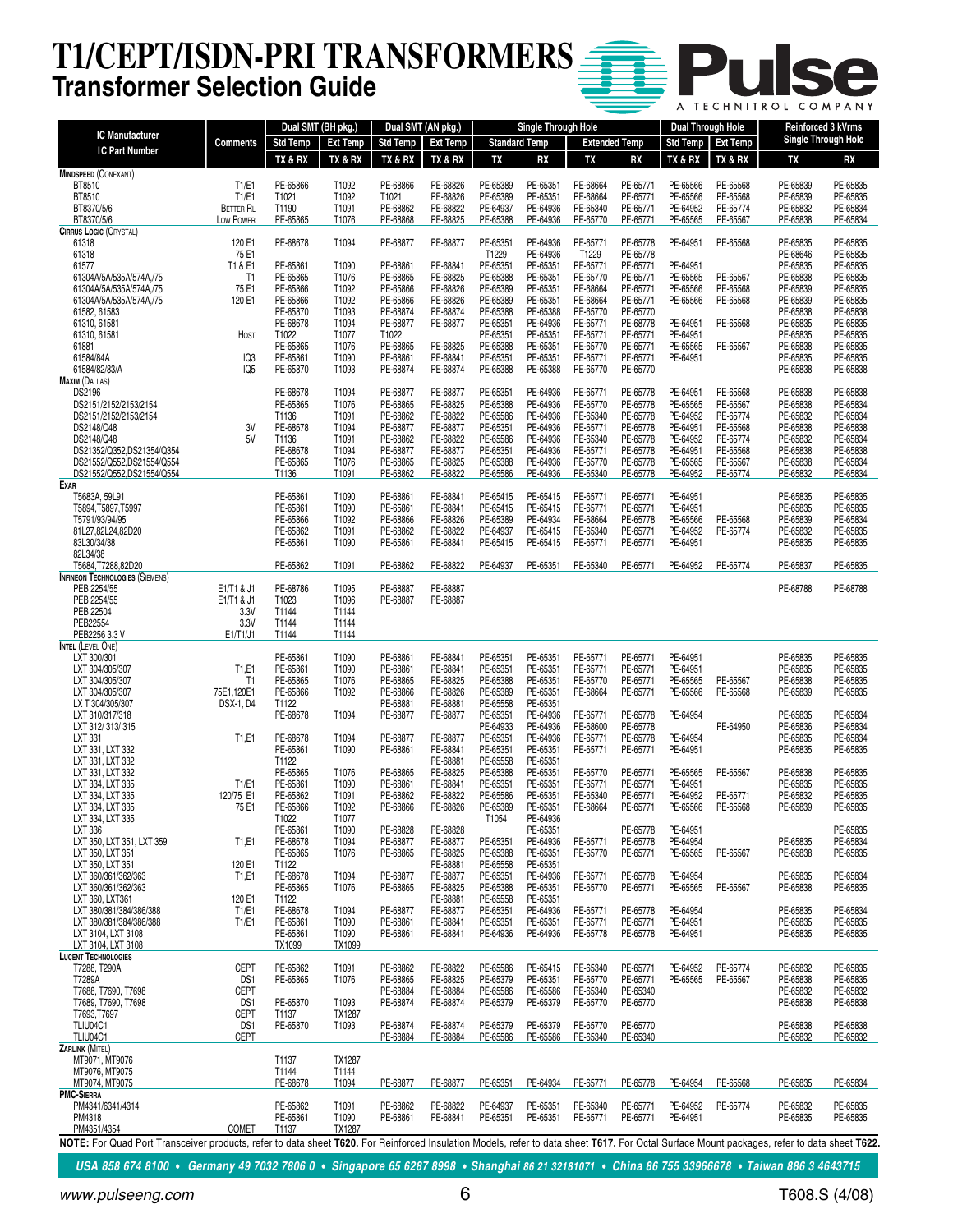# **T1/CEPT/ISDN-PRI TRANSFORMERS Application Notes**

- **1. Extended Temperature Range Models** For extended temperature range transformers (-40°C to +85°C operating temperature range), OCL (Open Circuit Inductance for the primary winding) is specified at both -40°C and +25°C. At -40°C, OCL is 600 µH minimum for all low temperature models with the exception of PE-68827 which is 800 µH minimum and PE-65836 which is 300 µH minimum. All other parameters are specified at +25°C only. Standard temperature range is 0°C to +70°C.
- **2. ET Product**  All coils have an ET product of 10 V-µsec minimum.
- **3. Flammability** Materials used in the products are recognized as UL94-VO approved. Products meet the requirements of IEC 695-2-2 (Needle Flame Test).
- **4. Balance Characteristics** The transformers meet the requirements for longitudinal balance of FCC part 68.
- **5. Common Mode Rejection Ratio** the CMRR for all transformers is better than 50 dB at 1 MHz. A typical test circuit is shown below.



**6. Crosstalk Attenuation** — In the dual packages, which contain transmit and receive transformers side by side, sufficient crosstalk attenuation is achieved by the inherent characteristics of the toroid cores as well as by their proper positioning. The crosstalk attenuation is typically50 dB or better from 100kHz to 10MHz. This result was established with the test circuit shown below.



**7. Return Loss** — ITU-T G.703 and European national regulatory documents specify minimum return loss levels. The transformers will allow these limits to be complied within the situations where they are applicable.

| Frequency          | 50-100kHz | 100kHz-2 MHz | 2-3MHz |
|--------------------|-----------|--------------|--------|
| <b>Return Loss</b> |           |              |        |
| XMIT               | 9 dB      | 15dB         | 11dB   |
| <b>REC</b>         | 12 dB     | 18dB         | 14dB   |

#### **NOTES FROM TABLES (pages 1 through 6):**

- **A.** Toleranced leakage inductance: .30µH min to .55µH MAX.
- **B.** OCL (primary inductance) and LL (leakage inductance) are measured at the primary winding. Turns ratio is specified primary: secondary. (CT = Center Tap; CS = Split Center Tap).
- **C.** To make a 1CT:1 ratio from a 1CT:2CT ratio, use only one half of the secondary (2CT) winding.
- **D.** For Reinforced 3kVrms Dual SMT Transformers, refer to data sheet **T617.** For Quad SMT Transformers refer to data sheet **T615.** For Octal SMT Transformers refer to data sheet **T622.**
- **E.** Dual Ratio Transformers These transformers have tapped secondary windings to provide two turns ratios (T/R). Use the entire primary winding and connect the secondary pins listed below to obtain the desired turns ratio:

| Part<br>Number | Turns<br>Ratio 1 | Secondary<br>Pins                                         | Turns Secondary<br>Ratio 2 |   | Pins          |   |
|----------------|------------------|-----------------------------------------------------------|----------------------------|---|---------------|---|
| PE-65837       | 1:1.08           | 3-5                                                       | 1:1.36                     | 1 |               | 5 |
| PE-65839       | 1:1              | $3 - 5$                                                   | 1:1.26                     | 1 |               | 5 |
| PE-65866       | 1:1              | $2 - 3$                                                   | 1:1.26                     | 1 |               | 3 |
| PE-68646       | 1:1.58           | 3-5                                                       | 1.2                        |   |               | 5 |
| PE-65389       | 1:1              | $3 - 5$                                                   | 1:1.26                     | 1 |               | 5 |
| PE-65566       | 1:1              | $2 - 3$                                                   | 1:1.26                     | 1 |               | 3 |
| PE-65568       | 1:1              | 2-3                                                       | 1:1.26                     |   |               | 3 |
| PE-68866       | 1:1              | $2 - 3$                                                   | 1:1.26                     | 1 |               | 3 |
| PE-68826       | 1:1              | $2 - 3$                                                   | 1:1.26                     | 1 |               | 3 |
| PE-68664       | 1:1              | 3-5                                                       | 1:1.26                     |   |               | 5 |
| PE-68836       | 1:1              | $2 - 3/5 - 6$                                             | 1:1.26                     |   | $1 - 3/4 - 6$ |   |
|                |                  | Ctandard poolcoging for qurings mount "AND and "LA" poolc |                            |   |               |   |

**F.** Standard packaging for surface mount "AN" and "LA" packages is anti-static tubes. Optional Tape & Reel packaging can be ordered by adding "T" suffix to the part number, (i.e. PE-65857**T**).

**G.** PE-68618 and PE-64950: The fault locate winding is (7-8).

**H.** Safety Agency approvals pending.

**I.** The turns ratio of these devices have been designed, in conjunction with semiconductor vendor recommendations, to allow connections to various terminations (e.g. 75 or 120Ω with the same transformer). For example T1075 can be used with the Siemens PEB 2235 to achieve connection to the 75 or 120Ω cable. For 75  $Ω$  termination, the PEB 2235 requires the following turns ratio: 1:1.57 (Tx) and 1:1.26 (Rx) which can be achieved using pins (1-2):(15-16) for Tx and (10-11):(5-8) for Rx. For 120 $\Omega$ , the following turns ratio are required: 1:2 (Tx) and 1:1 (Rx), which are pins (1-2):(16-14) for Tx and (9-11):(5-8) for Rx on the T1075.

**8. Surge Voltage Capability** – All transformers and chokes meet surge voltage tests according to the most stringent regulatory documents when system designs include the proper voltage and current suppression devices:

A

**TECHNITROL** 

| Metallic Voltage:     | 800V peak, 10/560usec   |
|-----------------------|-------------------------|
| Longitudinal Voltage: | 2,400V peak, 10/700usec |

- **9. Isolation Voltage**  100% of transformers are tested during production to the specified isolation voltage level.
- 10. Safety Agency Recognition Parts listed as "Recognized" or "Certified" meet Underwriter Laboratories, UL 1459 and UL 1950 per file E133523 (S).

**Transformers with Reinforced Insulation according to IEC950 series PE-68630—PE-68788 (pg. 3) are certified by the following organizations:**

#### **Code Certificate Information**

- T TÜV, EN 60 950/EN 41003, Cert. R9371358, reinforced insulation.
- U UL 1459/UL1950, File E133523 (S), reinforced insulation.
- **11. General Information** The transformers are specifically designed for use in 1.544 Mbps (T1), 2.048 Mbps (CEPT) and ISDN Primary rate (PRI) interface applications. They are matched to the majority of the line interface transceiver ICs currently available. Use of the proper transformer allows the interface circuit to comply with ITU-T G.703 and other standards regarding pulse waveform, return loss, and balance.
- **12. Common Mode Chokes** The "high-frequency" 4-lines common mode chokes shown in this data sheet provide an effective means of compliance with national and international regulations on EMI. They are designed to be used in conjunction with Pulse's T1/CEPT transformers as shown in the typical application below. Crosstalk is typically -70dB at 1MHz and -55dB at 10MHz.

#### **Typical Application**